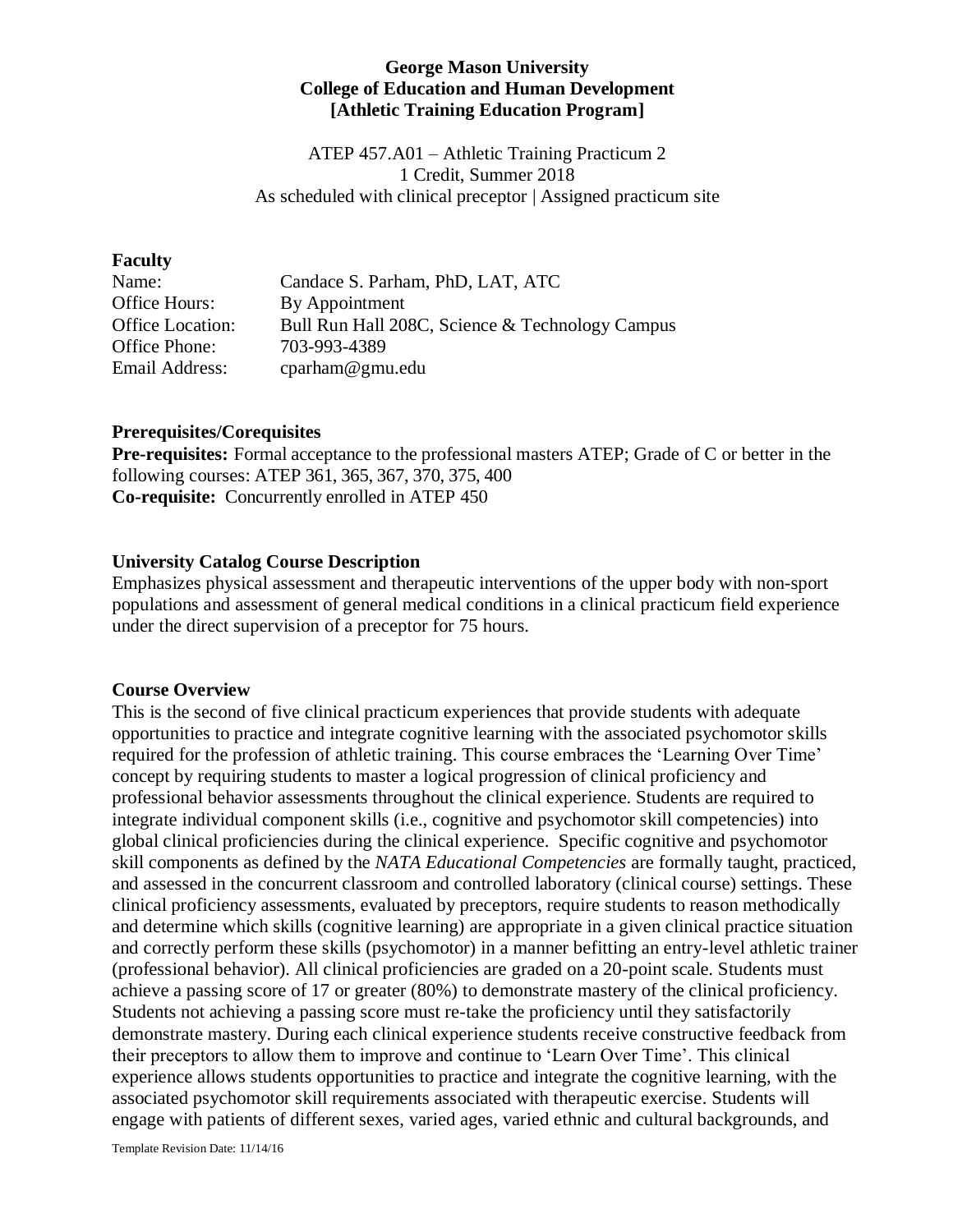from non-sport populations. In addition, students develop entry-level professional behaviors as Athletic Trainers defined by the NATA Educational Competencies.

### **Course Delivery Method**

This course will be delivered using an internship format.

### **Learner Outcomes or Objectives**

This course is designed to enable students to do the following:

- 1. Evaluate theories, concepts, and philosophies learned through previous didactic and clinical experiences;
- 2. Develop record-keeping practices in athletic training;
- 3. Justify clinical judgment in the assessment and therapeutic interventions of non-sport populations;
- 4. Administer physical assessments and therapeutic interventions patients in a health care setting;
- 5. Choose appropriate clinical techniques to manage general medical conditions; and
- 6. Develop foundational behaviors of professional practice in athletic training.

### **Professional Standards**

The course meets Commission on Accreditation of Athletic Training Education (CAATE) competencies and proficiencies in one or more of the following content areas: evidence-based practice, prevention and health promotion, clinical examination and diagnosis, acute care of injury and illness, therapeutic interventions, psychosocial strategies and referral, healthcare administration, professional development and responsibility.

### **Required Texts**

1. ATEP 457 Manual

### **Course Performance Evaluation**

Students are expected to submit all assignments on time in the manner outlined by the instructor.

• **Clinical Proficiency Evaluations (Pass/Fail)**

The student must complete all clinical proficiency evaluations associated with the previous and current courses. These evaluations will be assessed by each student's preceptor. *Failure to successfully complete ALL Mastery Proficiencies by 12:00 PM on June 20, 2018 will result in failure of the course.*

• **Evaluation of Preceptor/Clinical Site Survey (10 points)**

This survey will be conducted via Qualtrics in order to collect feedback about the preceptor and clinical site. A link to the survey will be provided on Blackboard. *This survey will be completed by 12:00 PM on June 20, 2018.*

• **Expectations Document, Emergency Action Plan (EAP), and Clinical Site Scavenger Hunt (100 points)**

This form is a guide to explain and clarify the preceptor expectations of the student. Both student and preceptor will read and sign this document together at the initial meeting to help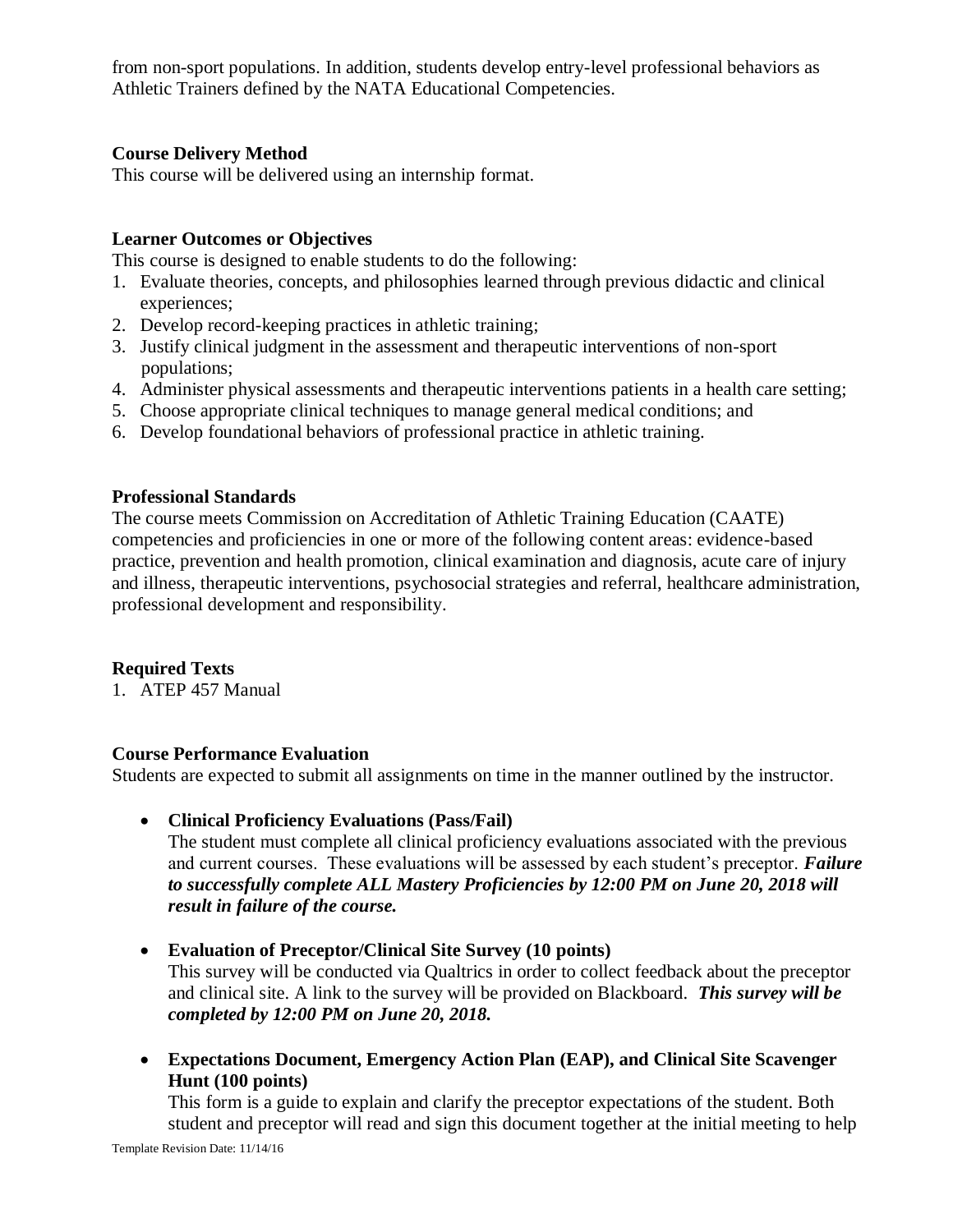ensure that all parties understand their respective responsibilities and duties. Students must also become familiar with the organization and logistics of the clinical site, such as the student's role in the event of an emergency at the site, available therapeutic equipment, and other supplies. Students must obtain a copy of the site's emergency action plan and complete the clinical site scavenger hunt to submit to the course instructor. *This completed form, EAP, and results of the scavenger hunt are due by 5:00 PM on May 25, 2018.*

### • **Final Clinical Performance Evaluation (100 points)**

The preceptor will complete the evaluation based on the student's clinical performance. Preceptors are encouraged to discuss the results of the evaluation with the student. *Evaluations are due by 12:00 PM on June 20, 2018.*

### • **Mid Semester Clinical Performance Evaluation (100 points)**

The preceptor will complete the evaluation based on the student's clinical performance. Preceptors are encouraged to discuss the results of the evaluation with the student. *Evaluations are due by 5:00 PM on June 6, 2018.*

### • **Teamed Approach Interview (100 points)**

Throughout the semester, professionalism and patient primacy will be discussed and presented. This assignment will provide the student an opportunity to interview the preceptor about specific situations related to these foundational behaviors and allow the student to reflect on his/her ideals and beliefs. *All parts of this assignment are due by 12:00 PM on June 13, 2018.*

### • **Throughlines (45 points each = 90 points)**

The student is required to complete two Throughline reflective writings, which are *due by 12:00 PM on May 24, 2018 and on June 19, 2018.*

# • **Weekly Evaluation (0 points)**

The preceptor will complete the evaluation based on the student's clinical performance. Preceptors are encouraged to discuss the results of the evaluation with the student. *Evaluations are due by 5:00 PM on Fridays.*

### • **Grading**

| <b>ASSESSMENT METHOD</b>                            | <b>NUMBER</b> | <b>POINTS</b> | <b>POINTS</b> |
|-----------------------------------------------------|---------------|---------------|---------------|
|                                                     |               | <b>EACH</b>   | <b>TOTAL</b>  |
| <b>Clinical Proficiency Evaluations</b>             |               | Pass/Fail     | Pass/Fail     |
| <b>Evaluation of Preceptor/Clinical Site Survey</b> |               | 10            | 10            |
| Expectations Document, EAP and Scavenger Hunt       |               | 100           | 100           |
| <b>Final Clinical Performance Evaluation</b>        |               | 100           | 100           |
| Mid Semester Clinical Performance Evaluation        |               | 100           | 100           |
| <b>Teamed Approach Interview</b>                    |               | 100           | 100           |
| Throughlines                                        |               | 45            | 90            |
| <b>TOTAL</b>                                        |               |               | 500           |

### • **Course Grading Scale**

The student's final letter grade will be earned based on the following scale:

A:  $465 - 500$  pts. (93%) C+: 385 – 399.9 pts. (77%)

A-:  $450 - 464.9$  pts. (90%) C:  $365 - 384.9$  pts. (73%)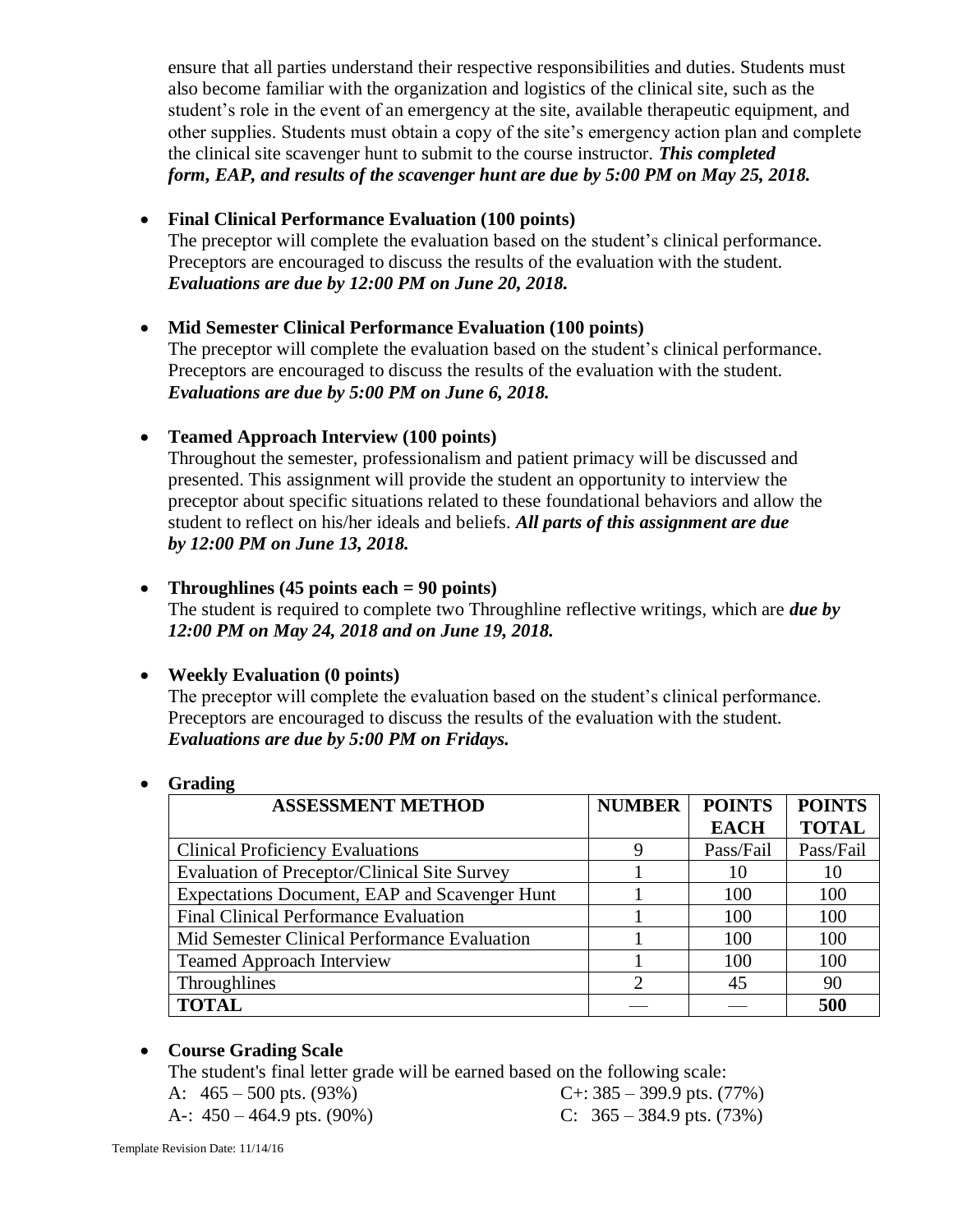| B+: $435 - 449.9$ pts. $(87\%)$ | C-: $350 - 364.9$ pts. (70%)   |
|---------------------------------|--------------------------------|
| B: $415 - 434.9$ pts. $(83\%)$  | D: $315 - 349.9$ pts. $(63\%)$ |
| B-: $400 - 414.9$ pts. $(80\%)$ | $F: < 315$ pts.                |

#### **Professional Dispositions**

Students are expected to exhibit professional behaviors and dispositions at all times. It is critical that each student behave in an appropriate manner and decorum fitting of a health care provider. Making light of injuries, conditions, or illnesses or any action that is not respectful to the class, instructor, or patient study will not be tolerated. Submission of documents or assignments should not include personal information and should comply with Health Insurance Portability & Accountability Act (HIPAA) regulations.

#### **Class Schedule**

| <b>DATE</b> | <b>TENTATIVE TOPIC</b>                                      | <b>ASSIGNMENTS DUE</b>                                                                                             |
|-------------|-------------------------------------------------------------|--------------------------------------------------------------------------------------------------------------------|
| 5/21        | Introduction to Practicum, Foundational<br><b>Behaviors</b> |                                                                                                                    |
| 5/23        |                                                             | <b>Syllabus Contract</b>                                                                                           |
| 5/24        |                                                             | $1st$ Throughline                                                                                                  |
| $5/25*$     |                                                             | Expectations Document, EAP,<br>Clinical Site Scavenger Hunt,<br><b>Weekly Evaluation</b>                           |
| 6/1         |                                                             | <b>Weekly Evaluation</b>                                                                                           |
| $6/6$ †     |                                                             | Mid Semester Clinical Evaluation                                                                                   |
| $6/8*$      |                                                             |                                                                                                                    |
| 6/13        |                                                             | <b>Teamed Approach Interview</b>                                                                                   |
| 6/15        |                                                             | <b>Weekly Evaluation</b>                                                                                           |
| 6/19        |                                                             | $2nd$ Throughline                                                                                                  |
| $6/20$ †    |                                                             | <b>Evaluation of Preceptor/Clinical</b><br>Site Survey, Final Clinical<br><b>Evaluation, Mastery Proficiencies</b> |

Note: Faculty reserves the right to alter the schedule as necessary, with notification to students. \* Schedule/hours log due.

† Preceptor evaluations due.

#### **Core Values Commitment**

The College of Education and Human Development is committed to collaboration, ethical leadership, innovation, research-based practice, and social justice. Students are expected to adhere to these principles: [http://cehd.gmu.edu/values/.](http://cehd.gmu.edu/values/)

#### **GMU Policies and Resources for Students**

*Policies*

• Students must adhere to the guidelines of the Mason Honor Code (see [http://oai.gmu.edu/the-mason-honor-code/\)](http://oai.gmu.edu/the-mason-honor-code/).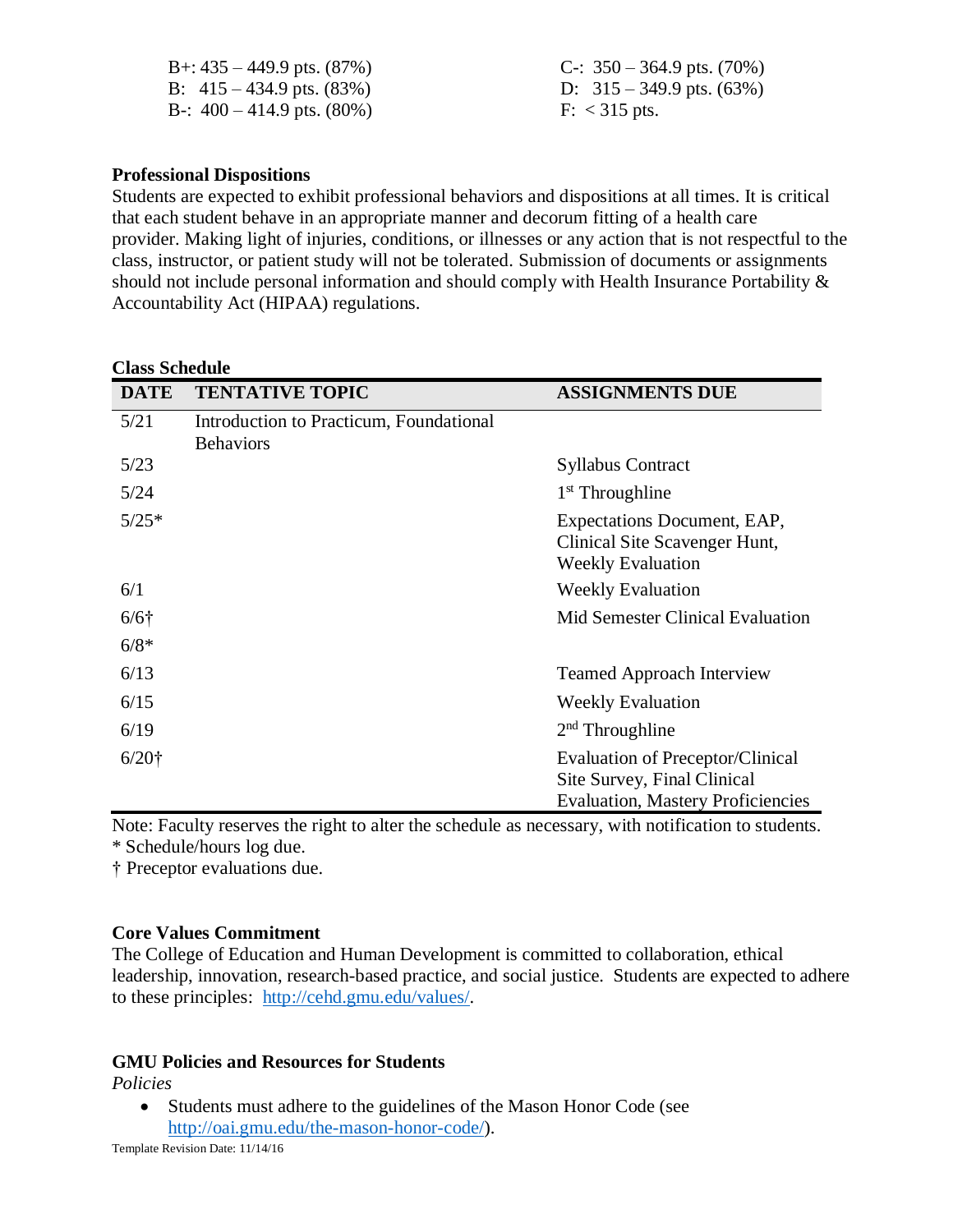- Students must follow the university policy for Responsible Use of Computing (see [http://universitypolicy.gmu.edu/policies/responsible-use-of-computing/\)](http://universitypolicy.gmu.edu/policies/responsible-use-of-computing/).
- Students are responsible for the content of university communications sent to their Mason email account and are required to activate their account and check it regularly. All communication from the university, college, school, and program will be sent to students **solely** through their Mason email account.
- Students with disabilities who seek accommodations in a course must be registered with George Mason University Disability Services. Approved accommodations will begin at the time the written letter from Disability Services is received by the instructor (see [http://ods.gmu.edu/\)](http://ods.gmu.edu/).
- Students must follow the university policy stating that all sound emitting devices shall be silenced during class unless otherwise authorized by the instructor.

#### *Campus Resources*

- Support for submission of assignments to Tk20 should be directed to [tk20help@gmu.edu](mailto:tk20help@gmu.edu) or [https://cehd.gmu.edu/aero/tk20.](https://cehd.gmu.edu/aero/tk20) Questions or concerns regarding use of Blackboard should be directed to [http://coursessupport.gmu.edu/.](http://coursessupport.gmu.edu/)
- The Writing Center provides a variety of resources and services (e.g., tutoring, workshops, writing guides, handbooks) intended to support students as they work to construct and share knowledge through writing (see [http://writingcenter.gmu.edu/\)](http://writingcenter.gmu.edu/).
- The Counseling and Psychological Services (CAPS) staff consists of professional counseling and clinical psychologists, social workers, and counselors who offer a wide range of services (e.g., individual and group counseling, workshops and outreach programs) to enhance students' personal experience and academic performance (see [http://caps.gmu.edu/\)](http://caps.gmu.edu/).
- The Student Support & Advocacy Center staff helps students develop and maintain healthy lifestyles through confidential one-on-one support as well as through interactive programs and resources. Some of the topics they address are healthy relationships, stress management, nutrition, sexual assault, drug and alcohol use, and sexual health (see [http://ssac.gmu.edu/\)](http://ssac.gmu.edu/). Students in need of these services may contact the office by phone at 703-993-3686. Concerned students, faculty and staff may also make a referral to express concern for the safety or well-being of a Mason student or the community by going to [http://ssac.gmu.edu/make-a-referral/.](http://ssac.gmu.edu/make-a-referral/)

**For additional information on the College of Education and Human Development, please visit our website [https://cehd.gmu.edu/.](https://cehd.gmu.edu/)**

# **Other Requirements**

### **Attendance**

Template Revision Date: 11/14/16 Each student must meet with his/her preceptor during the first week of the semester to develop a weekly schedule. Students must accrue a **minimum of 75 hours** (approximately 10-40 hours per week) to a **maximum of 125 hours** for the practicum field experience over the course of the entire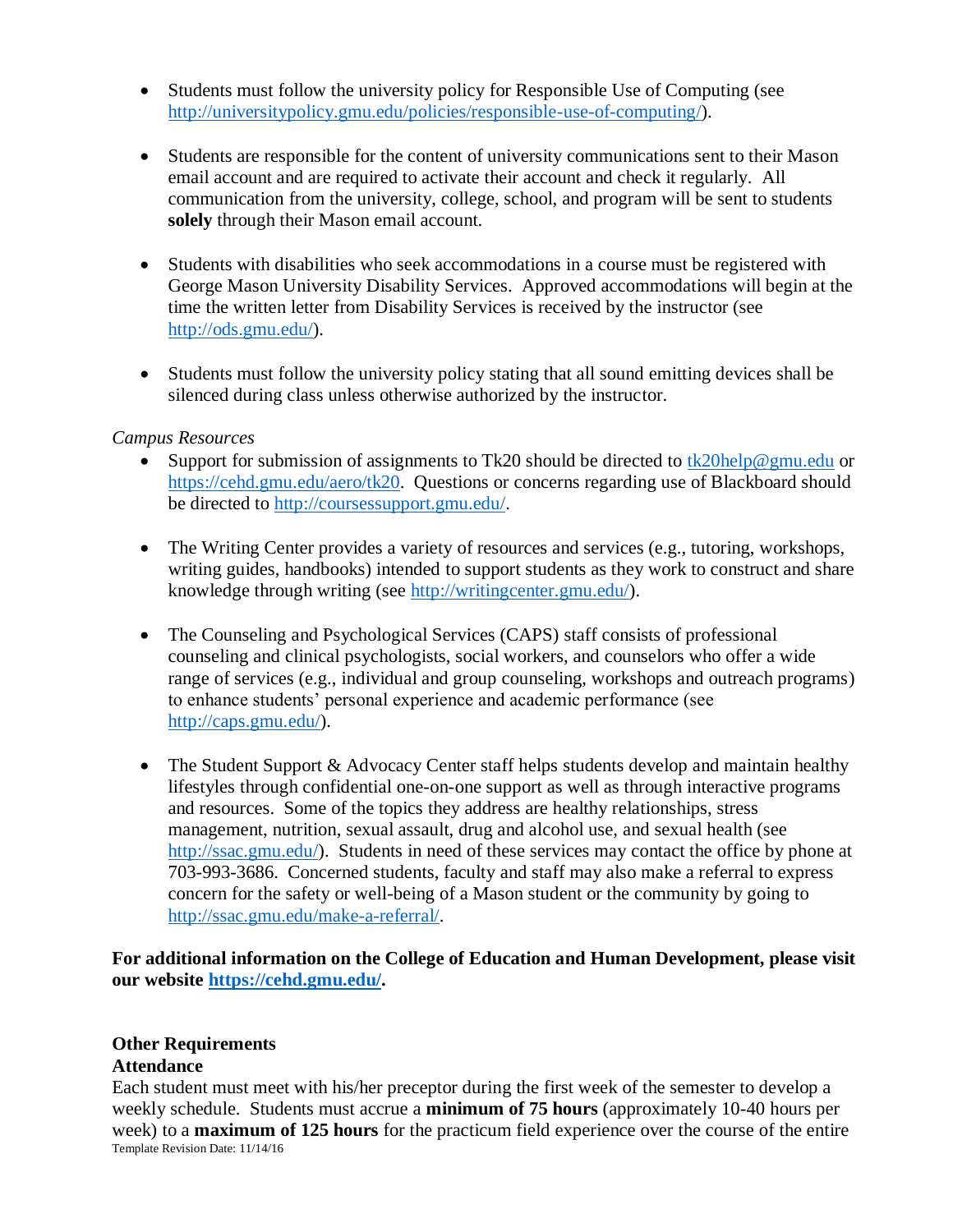semester. Students are expected to be on time; attend and actively participate in all class meetings and clinical experiences as mutually agreed upon with the Clinical Education Coordinator, course instructor, and the preceptor; and submit all assignments in a timely fashion. **Late work will not be accepted under any circumstances.** Excused absences include the following: illness (must bring a receipt or note from a doctor), family death, athletic/academic event, and others at the discretion of the Preceptor and course instructor. For known upcoming absences, students must contact the Preceptor and the course instructor at least one week in advance of the missed class or clinical experience. In the case of illness or some other unforeseen absence, the student must contact the Preceptor and the course instructor via e-mail or telephone within one week of the missed class and have appropriate documentation (e.g., physician's note).

#### **Academic Responsibility**

Although many students must work to meet living expenses, **employment must not take priority over academic responsibilities**. Students employed more than 20 hours a week are strongly urged not to attempt a full-time academic load. Students employed more than 40 hours a week should attempt no more than 6 credits per semester. Students who fail to observe these guidelines may expect no special consideration for academic problems arising from the pressures of employment. Please see the GMU Academic Catalog

[\(http://catalog.gmu.edu/content.php?catoid=5&navoid=104#Registration\\_attendance\)](http://catalog.gmu.edu/content.php?catoid=5&navoid=104#Registration_attendance) for further information.

### **Scheduling Requirements**

An integral part of students' practicum is time spent under the supervision of the preceptor. Students should be aware that times are scheduled in conjunction with preceptor availability. Practicum times may include early mornings, afternoons, evenings, and weekends. Students may also be required to travel to additional sites to meet their preceptor to engage in clinical education. Unlike other majors, athletic training practicum courses require additional time outside of the traditional classroom. Participation at the clinical site does not excuse you from class and/or related assignments at George Mason University. Students are required to submit bi-monthly schedules (via Blackboard) and show proof of hours completed. Repeated failure to submit schedules and show proof of hours may result in reduction of the final grade.

#### **Technology Usage**

Students who are observed using any form of technology inappropriately (e.g., sending text messages from cell phones, visiting social networking sites from laptops) will be dismissed from class for the day and not permitted to make up missed assignments.

### **Extra Credit Opportunities**

Weekly Discussion Board Question – 2 pts per weekly response